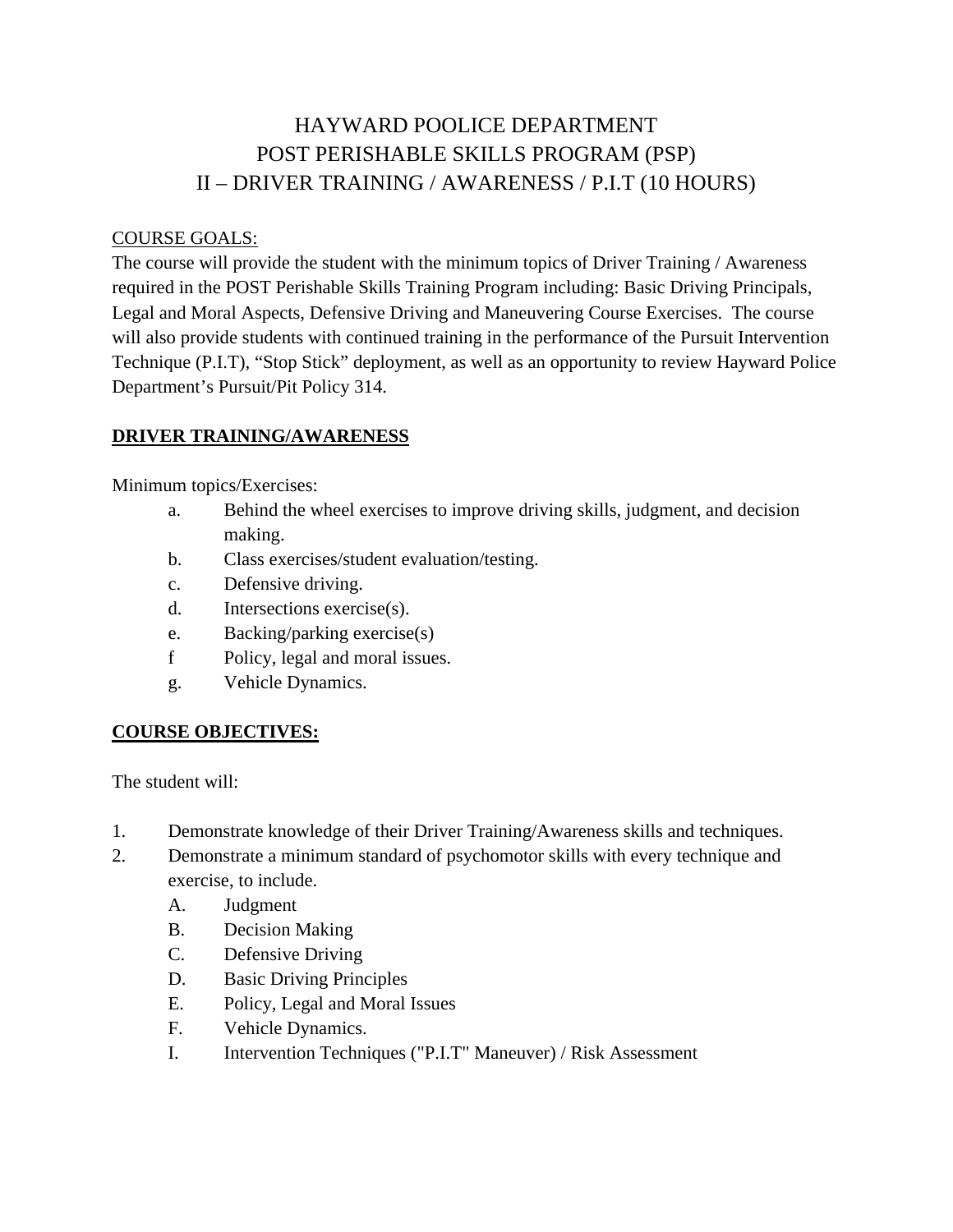**Minimum standards of performance shall be tested by an instructor observing the student during their performance of each technique and exercise. If the student does not meet minimum standards, as established by the presenter, remediation will be provided until the standard is met**.

# **EXPANDED COURSE OUTLINE**

# I. INTRODUCTION/ORIENTATION

- A. Introduction, Registration and Orientation.
- B. Course Objectives/Overview/Exercises, Evaluation/testing
- C. Safety Procedures Overview

# II BASIC DRIVING PRINCIPLES **II(g)**

- A. Weight Transfer
	- 1. Weight distributed between front and rear wheels
	- 2. Engine location has greater part of weight distribution
	- 3. Types of weight transfer
		- a. Lateral: Side to side
		- b. Longitudinal: Front to rear/Rear to front
	- 4. Lateral transfer created when vehicle turned left/right
	- 5. Longitudinal transfer created when:
		- a. Braking (rear / front)
		- b. Accelerating (front / rear)
		- c. Decelerating (rear / front)
	- 6. Can't be eliminated in a moving vehicle
	- 7. Minimized by good driving techniques and smooth operation
- B. Steering control

# 1. Seating position

- a. Driver comfort
- b. Efficient vehicle control
- c. Wrist break over the top of the steering wheel
- d. Seated 12" from air bag
- e. Adjust mirrors
- 2. Steering method Two hand shuffle steering **II**(e)

- a. Hand position at 9 and 3 or 8 and 4.
- b. Hands do not leave the steering wheel.
- c. Maximizes steering accuracy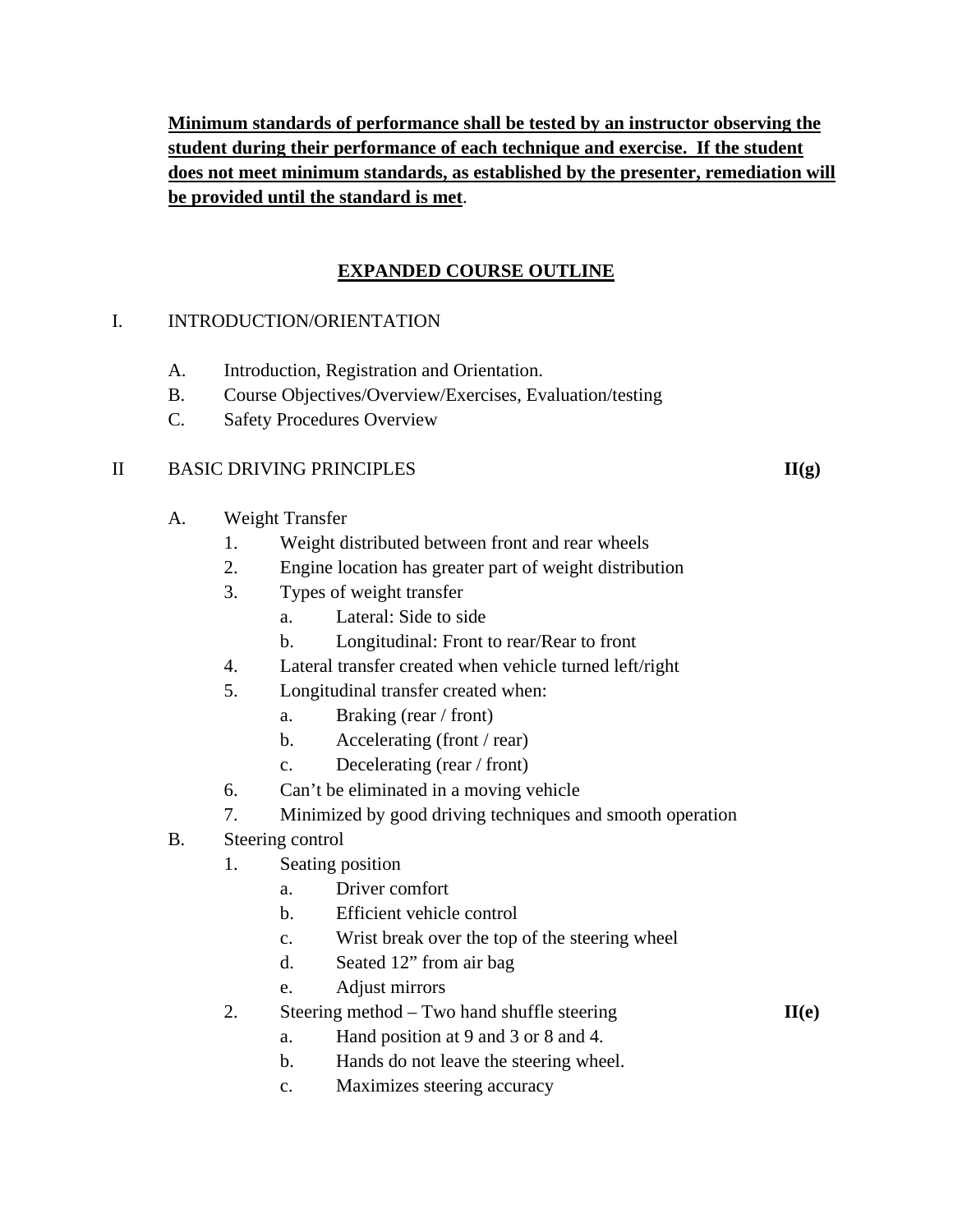- d. Safer and more effective recovery
- e. Minimizes weight transfer
- f. Minimizes air bag deployment injury
- 3. Steering method (Backing)
	- a. Body rotated to right
	- b. Right hand placed on right headrest
	- c. Vision directed over right shoulder
	- d. Left hand on steering wheel at twelve o'clock position
	- e. Press left leg against bottom of the steering wheel for stability
	- f. Left foot braced on floorboard
- C. Roadway Position
	- 1. Definition: The position of the vehicle on the roadway that maximizes speed with minimum steering and risk of loss of vehicle control while negotiating a turn
		- a. AKA "Driving line"
	- 2. Driving advantages
		- a. Minimize and control weight transfer
		- b. Minimize steering input
		- c. Smoother vehicle operation
		- d. Maximum speed through turns in the safest manner
	- 3. Driving points in a turn
		- a. Entry (Point #1)
		- b. Apex (Point #2)
		- c. Exit (Point #3)

# III. LEGAL AND MORAL ASPECTS **II(c)**

- A. California codes.
	- 1. 17001 CVC
	- 2. 17004 CVC
	- 3. 17004.7 CVC
	- 4. 21052 CVC
	- 5, 21055 CVC
	- 6, 21056 CVC
	- 7, 21057 CVC
	- 8. 21806 CVC
	- 9. 21807 CVC
	- 10. 22350 CVC
- B. Case law
- C. Agency Policy (HPD Policy 314)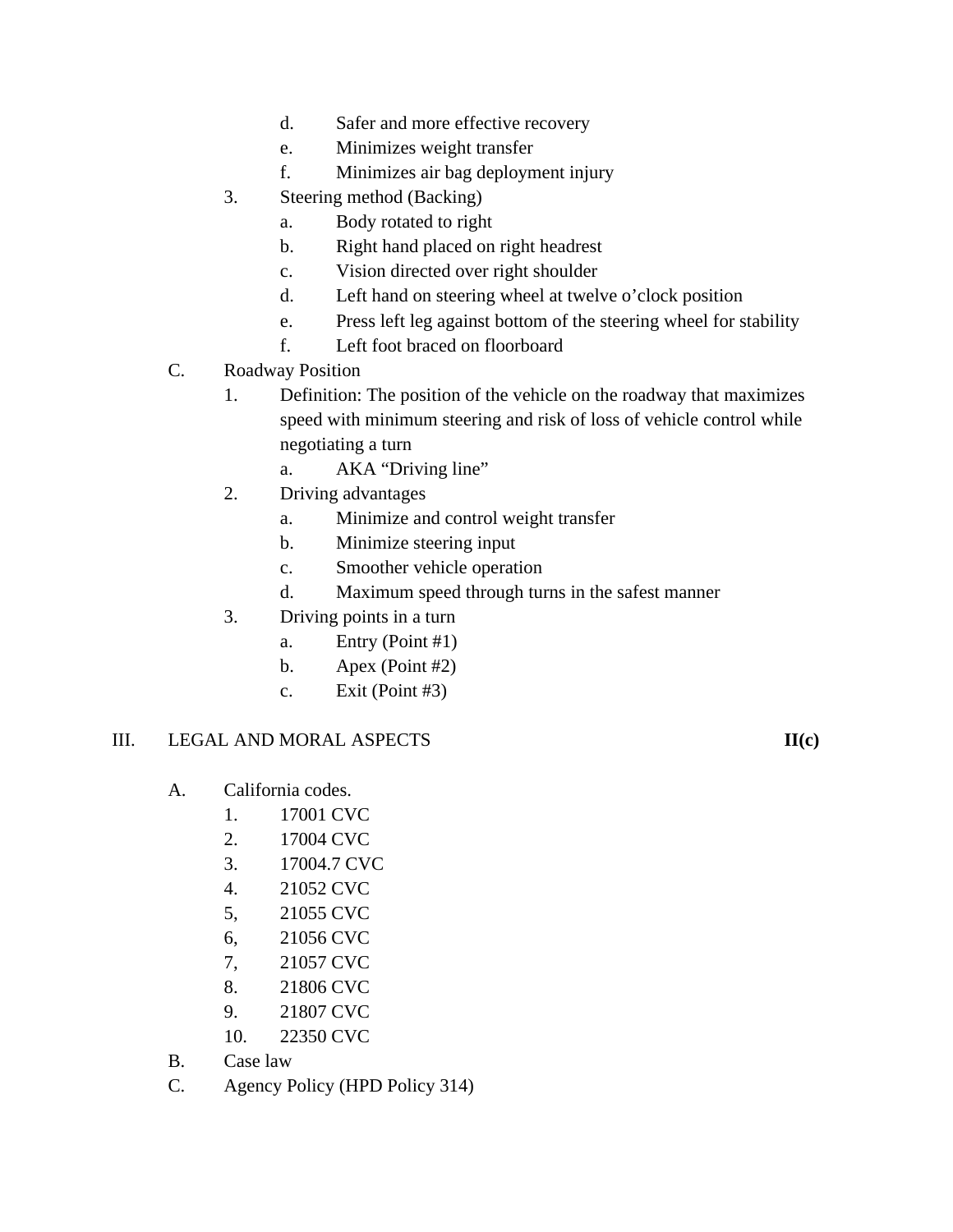D. Moral aspects

# IV. DEFENSIVE DRIVING

- A. Defensive Drivers
	- 1. Avoid collision regardless of right-of-way
	- 2. React properly to hazards
	- 3. Maintain a professional attitude
- B. Dangerous Driver Attitudes:
	- 1. Overconfidence
	- 2. Self-righteousness
	- 3. Impatience
	- 4. Preoccupation
- C. Collision Avoidance
	- 1. Space cushion
		- a. Three second rule
		- b. Perception / reaction time
		- c. When stopped see rear wheels
	- 2. Intersections **II**(d)

- a. Allow time before entering intersection on fresh green
- b. Approach intersections with stale green with caution and be prepared to stop
- c. When stopped in intersection to execute left turn, use turn signal
- d. Don not turn wheels as rear end collision can push you into traffic
- e. Scan for pedestrians and traffic when making a right turn at intersection
- 3. Maintain high visual horizon
- 5. Backing
	- a. Accounts for a large percentage of collisions to LE vehicles
	- b. Use proper backing techniques
	- c. Be aware of your surroundings when you enter your vehicle to back up
- 6. Lane changes
	- a. Signal
	- b. Be aware of blind spots
- D. Occupant Safety Devices
	- 1. Safety belts
	- 2. Supplemental Restraint System (air bag)
- E. Vehicle Dynamics **II(g)**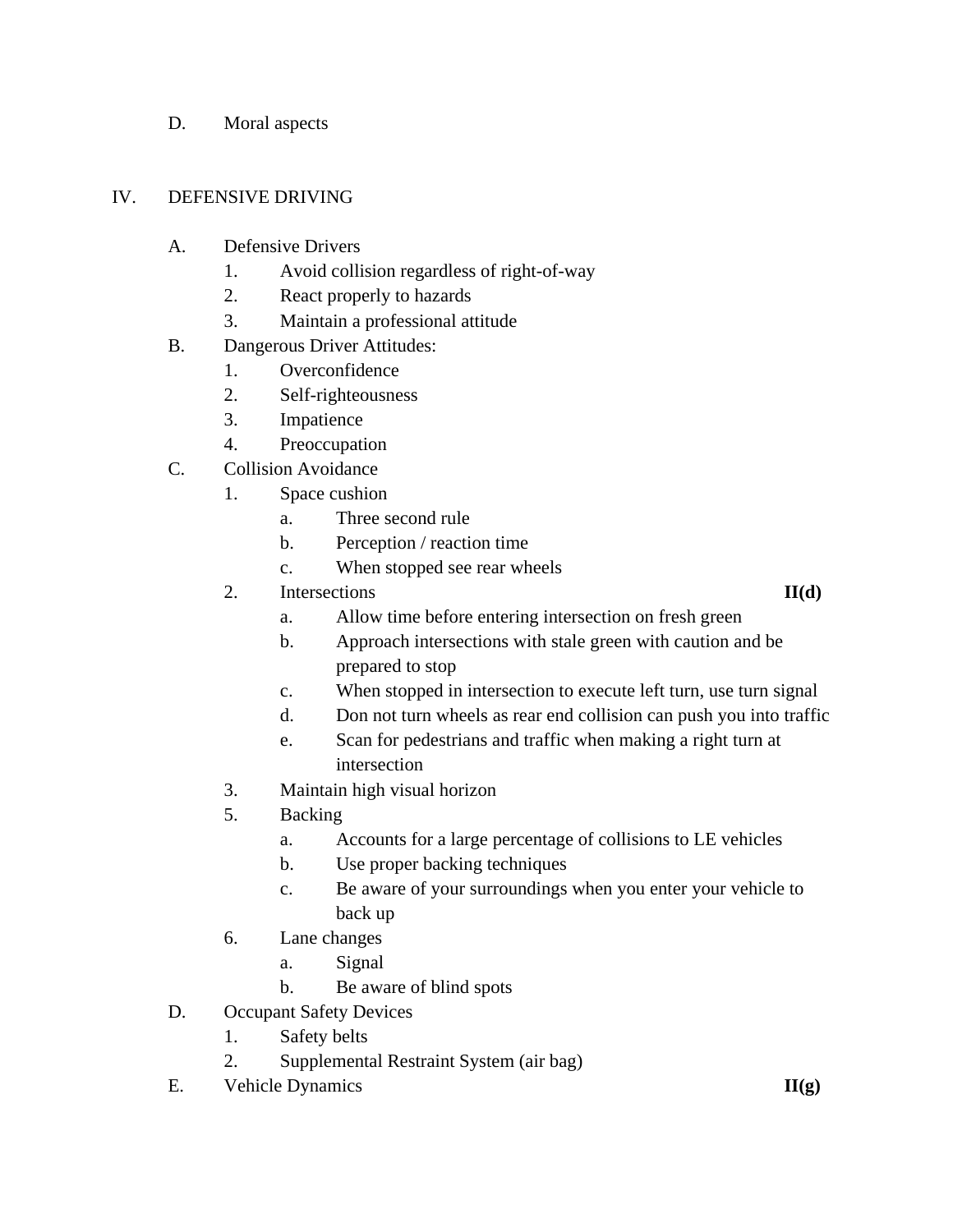- 1. Rear wheel cheat
- 2. Front-end swing
- 3. Oversteer
- 4. Understeer

# V. BASIC DRIVING PRICIPLES **III**(g)

- A. Throttle Control
	- 1. Full throttle is total depression of accelerator pedal
	- 2. Maximum acceleration is accelerating as quickly as possible to full throttle without losing traction
	- 3. Increased throttle will widen the arc of the driving line in a turn and will increase weight transfer.
	- 4. Decrease of throttle will tighten the arc of the driving line in a turn
- B. Speed Judgment
	- 1. The ability of a driver to estimate a safe speed for any given situation
	- 2. Considerations
		- a. Road conditions
		- b. Type of driving maneuvers
		- c. Driver limitations
		- d. Vehicle limitations
		- e. Weather conditions
	- 3. Closure rate
		- a. Being able to judge the proper rate of deceleration necessary to negotiate a curve, avoid a hazard, or stop
- C. Brake Application
	- 1. Types of braking
		- a. Normal
		- b. Panic
		- c. ABS
		- d. Threshold
			- (1) 0-10 scale
			- (2) Allows more cooling time
			- (3) Allows speed for longer distances before brake application
			- (4) Steering always available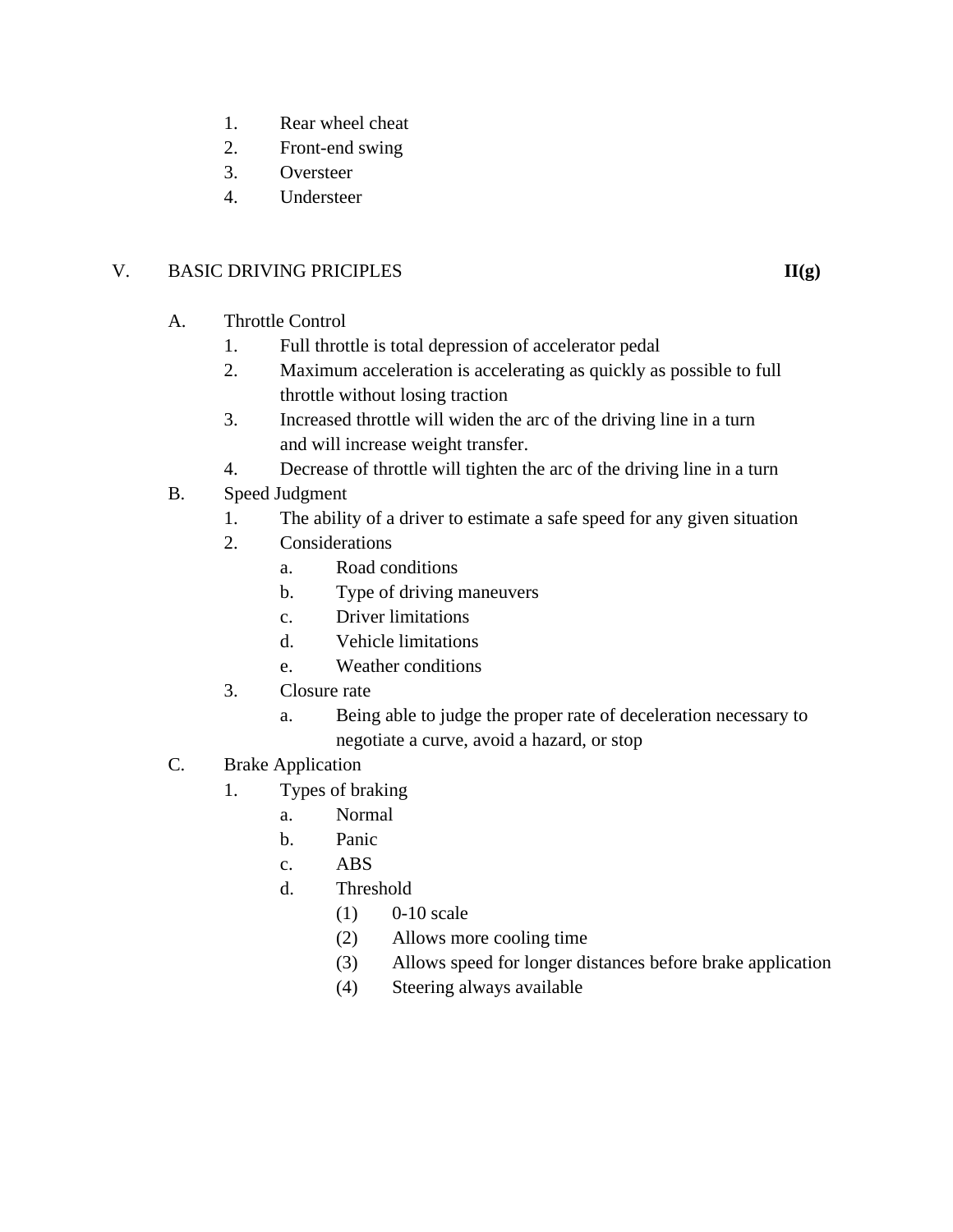# VI. VEHICLE CARE AND MAINTENANCE **III**(f)

- A. Pre-shift Vehicle Inspection
	- 1. General appearance
		- 2. Tires
			- a. Pressure
			- b. Wear
		- 3. Wheels
		- 4. Lights
		- 5. Trunk
			- a. Spare tire
			- b. Fire extinguisher
			- c. Jack / Lug wrench
			- d. Flares
			- e. First aid kit
		- 6. Body damage
		- 7. Interior
			- a. Trash / Debris
			- b. Clean windows
			- c. Adjust seat and mirrors
			- d. Check gauges
			- e. Brakes
			- f. Secure gear
			- g. Seatbelts
		- 8. Listen for unusual sounds

# VII. DRIVER AWARENESS PRACTICAL EXERCISES **II**(a,b)

- A. Steering Course Exercise
	- 1. Students will be evaluated on the following:
		- a. Steering control
		- b. Use of road position
		- c. Rear wheel cheat
		- d. Front end swing
		- e. Speed control
		- f. Smoothness and coordination
		- g. Visual contact with obstacles to rear
- B. "T" Driveway Exercise
	- 1. Students will be evaluated on the following:
		- a. Steering forward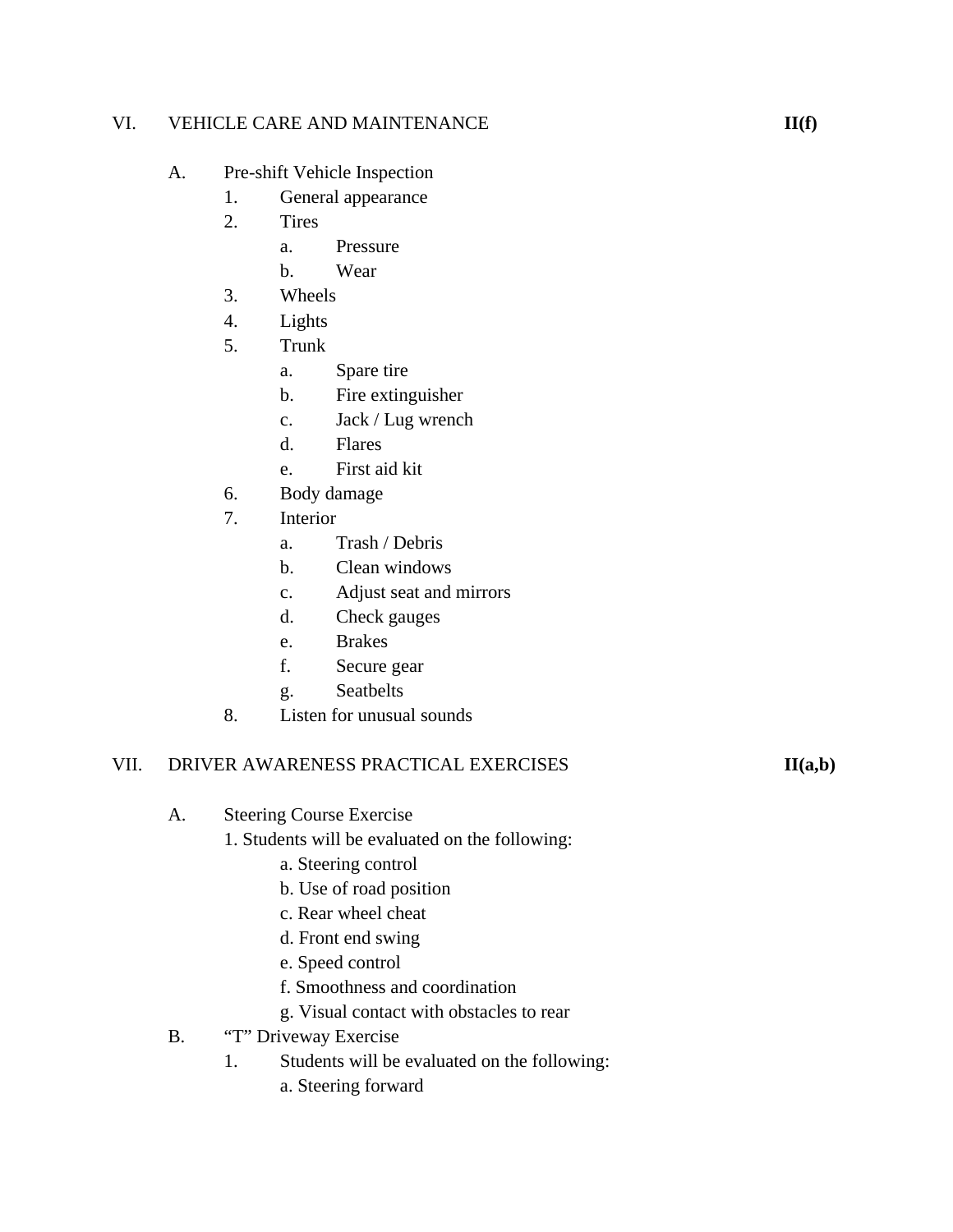- b. Steering while tires are rolling.
- c. Use of road position
- d. Brake application
- e. Front-end swing.
- f. Rear wheel cheat
- g. Speed control
- h. Visual awareness of obstacles
- i. Smoothness and coordination
- C. Parallel Parking Exercise **II(e)**
	- 1. Students will be evaluated on the following:
		- a. Approach Position
		- b. Steering control
		- c. Entry angle
		- d. Front-end swing
		- e. Visual awareness of obstacles
		- f. Correct parking (18" < from curb
		- g. Single movement placement.
		- h. Safe exit.
- D. Offset Lane Exercise
	- 1. Students will be evaluated on the following:
		- a. Steering control
		- b. Throttle control
		- c. Speed control
		- d. Rear wheel cheat
		- e. Front end swing
		- f. Brake application
		- g. Visual awareness of obstacles
		- h. Smoothness and coordination
		- i. Use of road position
- E. Turn-Around Exercise
	- 1. Students will be evaluated on the following:
		- a. Steering forward
		- b. Steering while tires are rolling
		- c. Use of road position
		- d. Brake application
		- e. Front end swing
		- f. Rear wheel cheat.
		- g. Speed control
		- h. Visual awareness of obstacles
		- i. Smoothness and coordination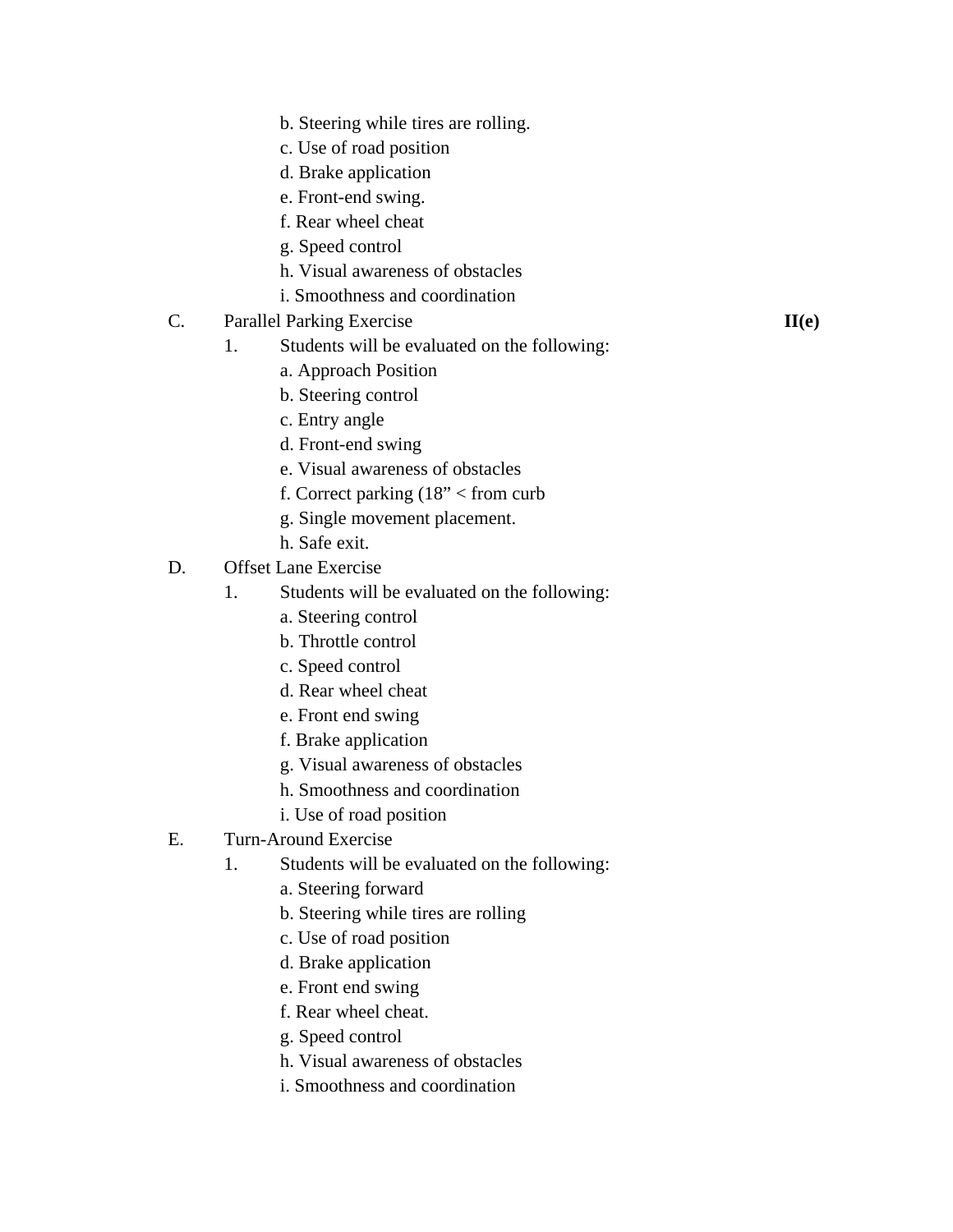#### VIII. STRAIGHT LINE P.I.T EXERCISE. **II(i,b)**



# IX. STOP STICK PRACTICAL EXERCISE **II**(b)

- A. Students will be required to properly deploy the Stop Sticks during a mock pursuit.
	- 1. Students will be evaluated on the following:
		- a. Proper preparation of the stop sticks and retrieve handle
		- b. Proper side arm throwing technique
		- c. Proper placement in roadway
		- d. Proper removal of device once "suspect" vehicle passes over it.

# X. USE OF PUSH BARS **II(b)**

- A. When to consider use
	- 1. Vehicle constitutes a significant hazard.
	- 2. Length of time vehicle would cause traffic congestion
	- 3. Owners request.
- B. Proper application
	- 1. Explain to the motorist the entire procedure prior to application.
		- a. Stranded vehicle in neutral without break on.
		- b. Key turned to the on position to unlock steering wheel.
		- c. Power assisted brakes and steering will not function.
		- d. Pick location the vehicle will be pushed to
		- e. Insure traffic is clear for movement
		- f. Bring stranded vehicle to speed and release
	- 2. Slowly make contact with disabled vehicle
	- 3. Slowly bring disabled vehicle to desired speed for movement.
	- 4. Release the vehicle